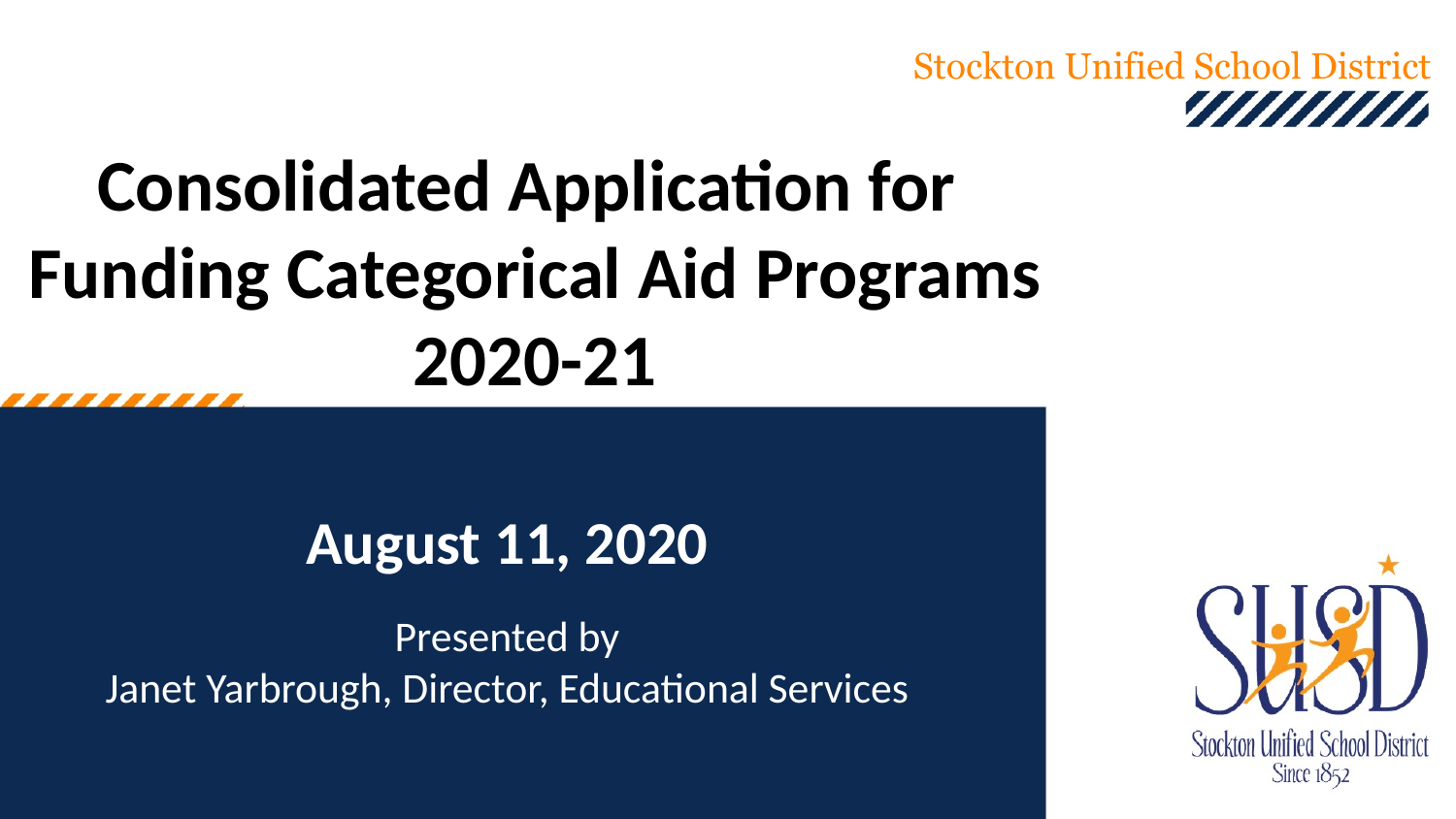### **What is the Consolidated Application?**

The Consolidated Application is used by the California Department of Education to distribute funds from various Federal programs to county offices, school districts, and charter schools throughout California.

Program entitlements are determined by formulas contained in the laws that created the programs. Out of each Federal program entitlement, LEAs allocate funds for direct administration and indirect support costs for programs operated by the LEA and allocates funds to schools for programs operated at school sites. The application is submitted online through a web-based Consolidated Application Reporting System (CARS).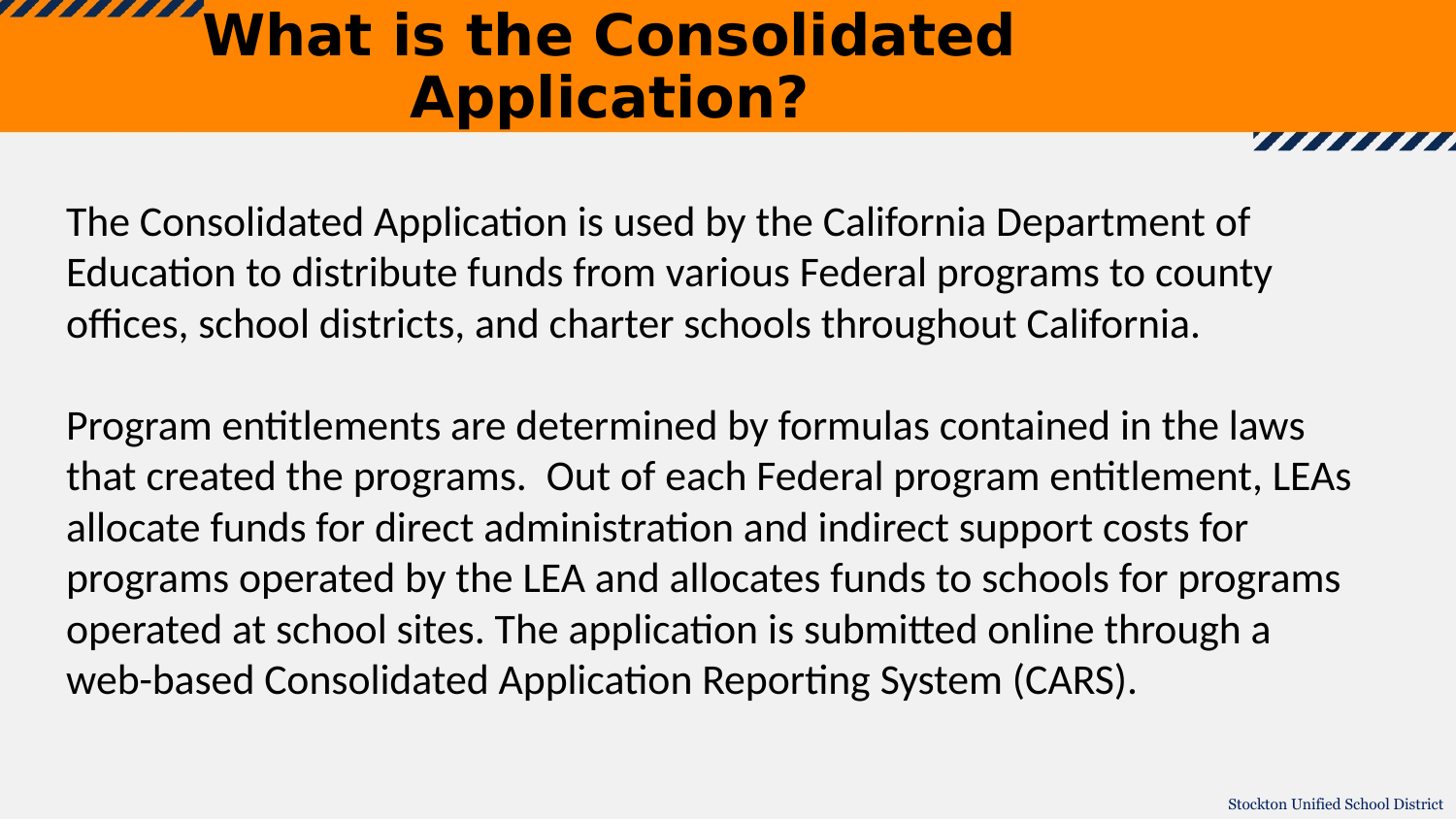### **What is the Consolidated Application?**

This Spring data collection for the 2020-2021 application must be submitted by August 17, 2020, to indicate Stockton Unified School District requests participation in Federal programs including: *Title I, Part A (Improving Basic Programs), Title II, Part A (Supporting Effective Instruction), Title III, Part A (Language Instruction for English Learner and Immigrant Students),* and *Title IV, Part A (Student Support and Academic Enrichment).*

Federal guidelines also allow local non-profit private schools to participate with the public school district in the Federal programs included in the application. Those participating private schools are identified in this spring data reporting.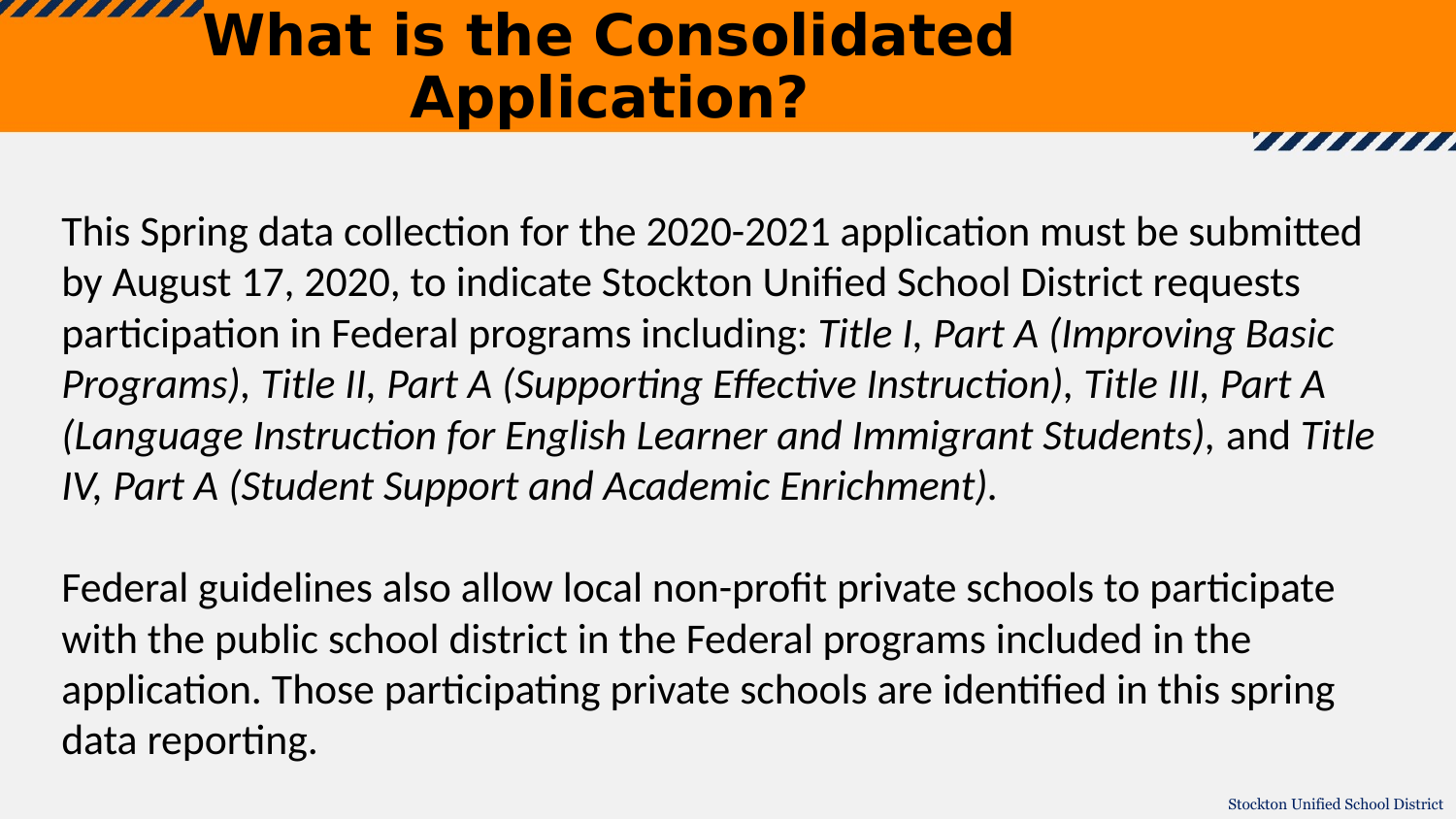### **2020-21 Funding Sources**

**Federal – Every Student Succeeds Act (ESSA) Entitlement:**

- Title I Part A \$ 20,519,775
- Title II Part A  $$ 2,064,187^*$
- Title III Part A  $\quad$  \$ 988,874
	- Immigrant  $\qquad \qquad$  \$ 81,038
- Title IV Part A  $$ 1,367,281$ \* TOTAL **\$ 25,021,155**

\*Preliminary budgets have not been posted. These amounts are estimates based on last year's allocation.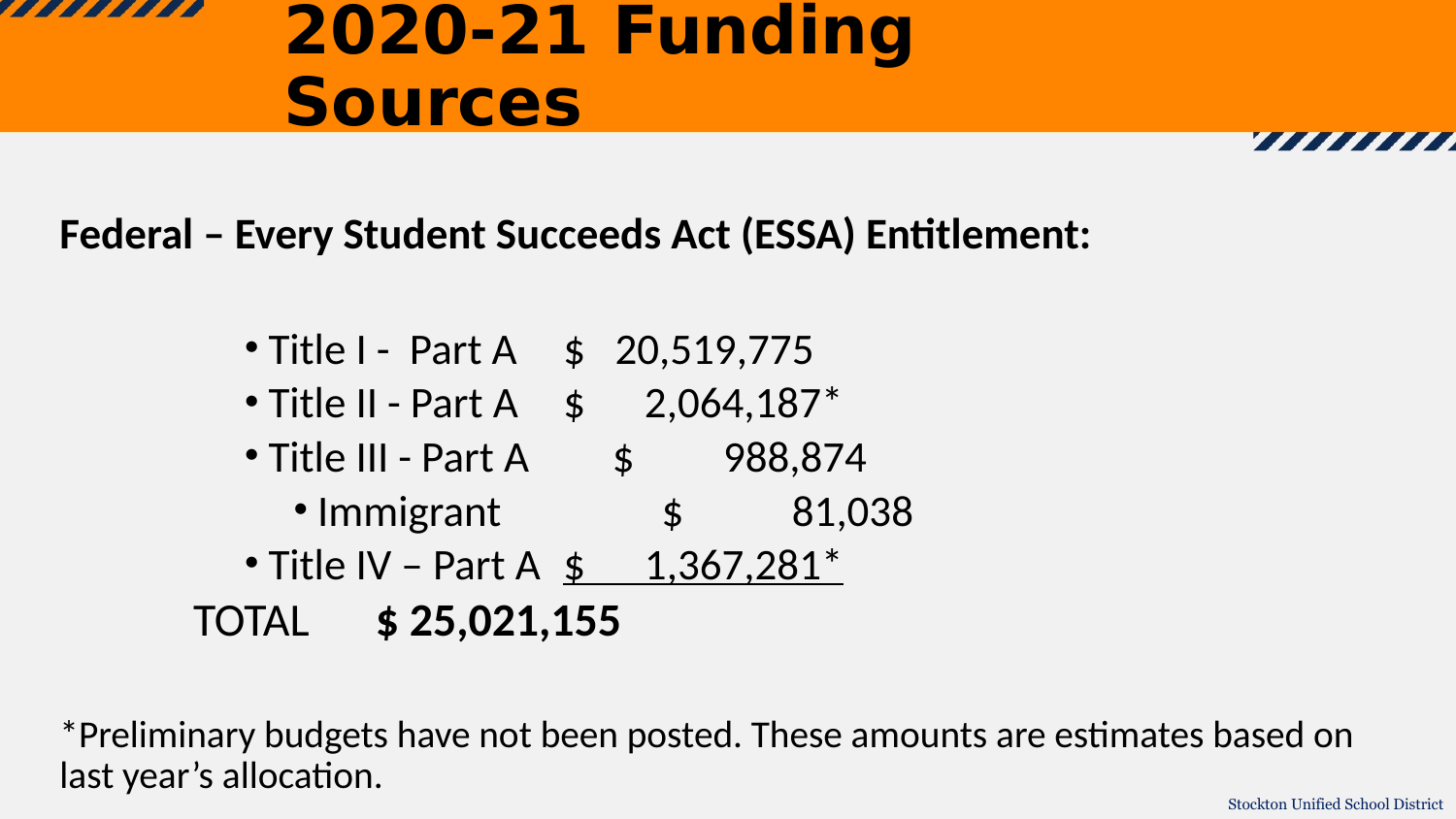

### **Title I Allocation Method**

• SUSD adopts district-wide methods using the poverty rate (National Student Lunch Program and Direct Certification) in ranking schools and allocating Title I funds. It also includes eligible students from participating private schools.

#### **30,086 SUSD students are eligible for the National Student Lunch Program**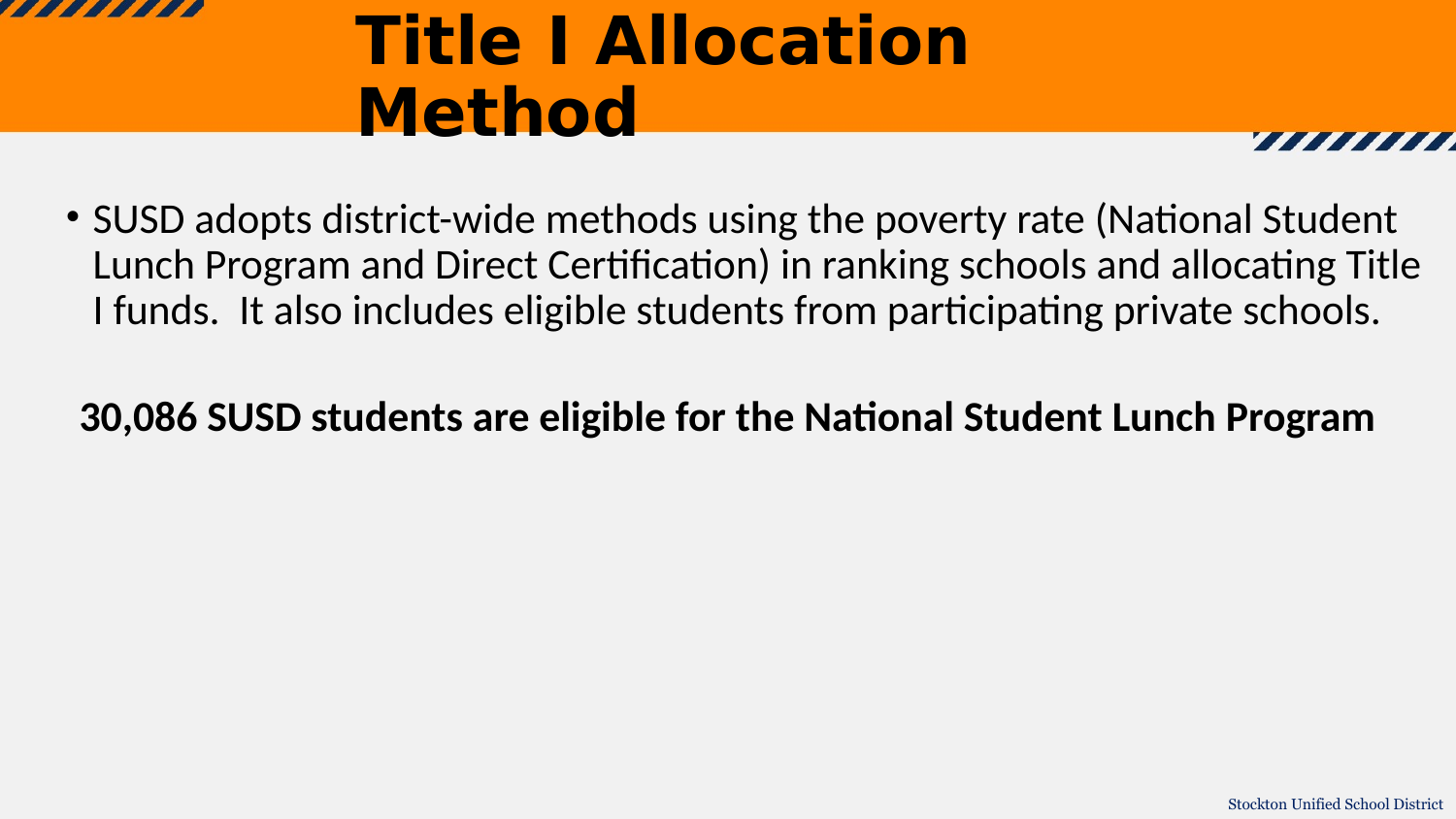

### **Required Reservations**

The district sets aside reservations of Title I funds for the following activities as required in compliance to Every Child Succeeds Act (ESSA):

- 1% Parent Involvement
- Homeless Children
- Private Schools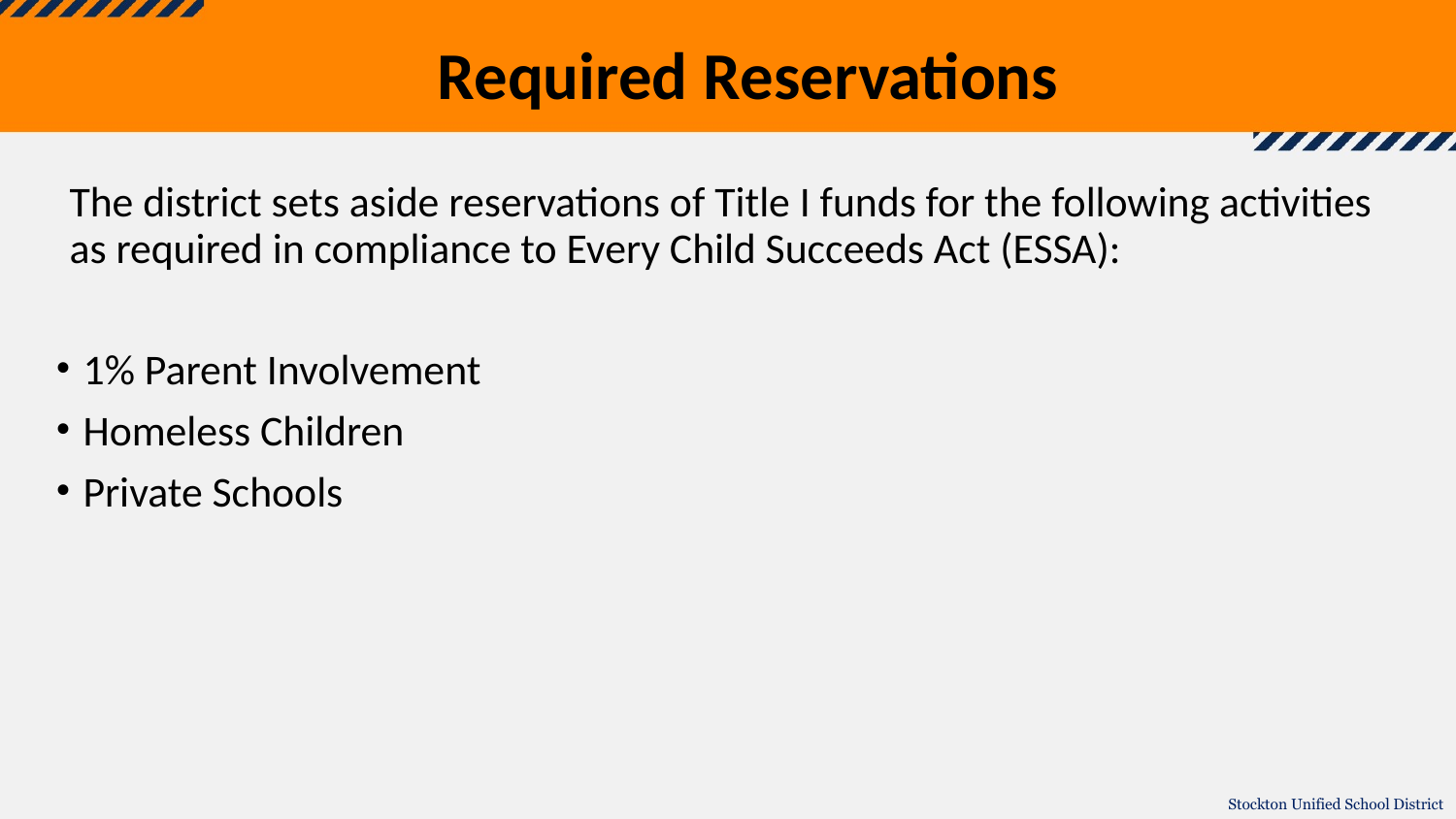## **Expenditure Plan**

• Direct services to students are supplementary services that are typically delivered at the school sites and where the students are the direct recipients or beneficiaries of the services. These services are funded by school allocations and must be aligned with the school's goals set forth in the School Plan for Student Achievement (SPSA) and approved by the School Site Council (SSC). Direct services to students also include centralized services that are administered on a district level to ensure district wide consistency of implementation.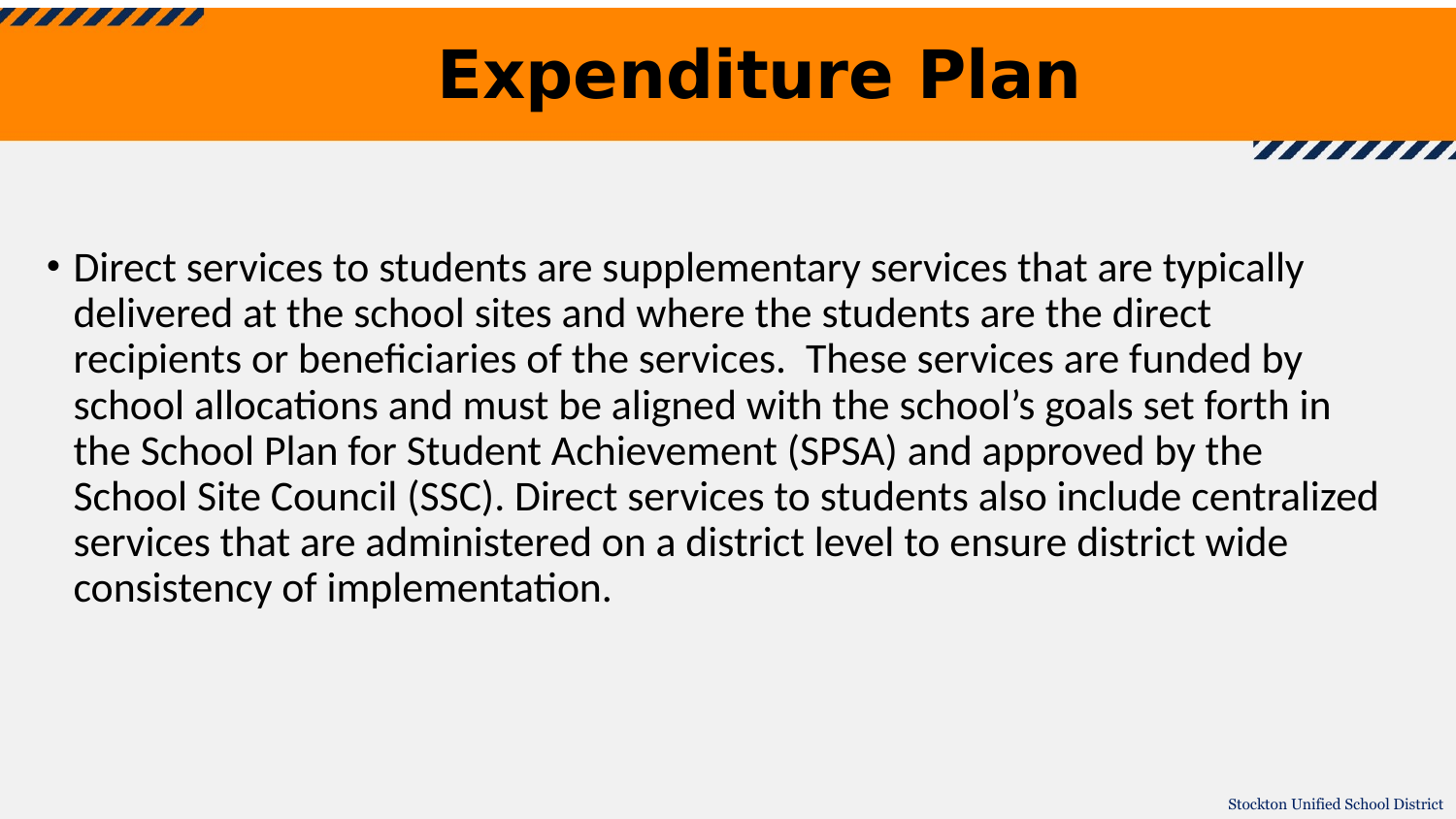### **Title I, Part A: Improving Basic Programs**

• A Federal program to ensure that all children have a fair, equal, and significant opportunity to obtain a high-quality education and reach, at a minimum, proficiency on challenging state academic achievement standards and state academic assessments.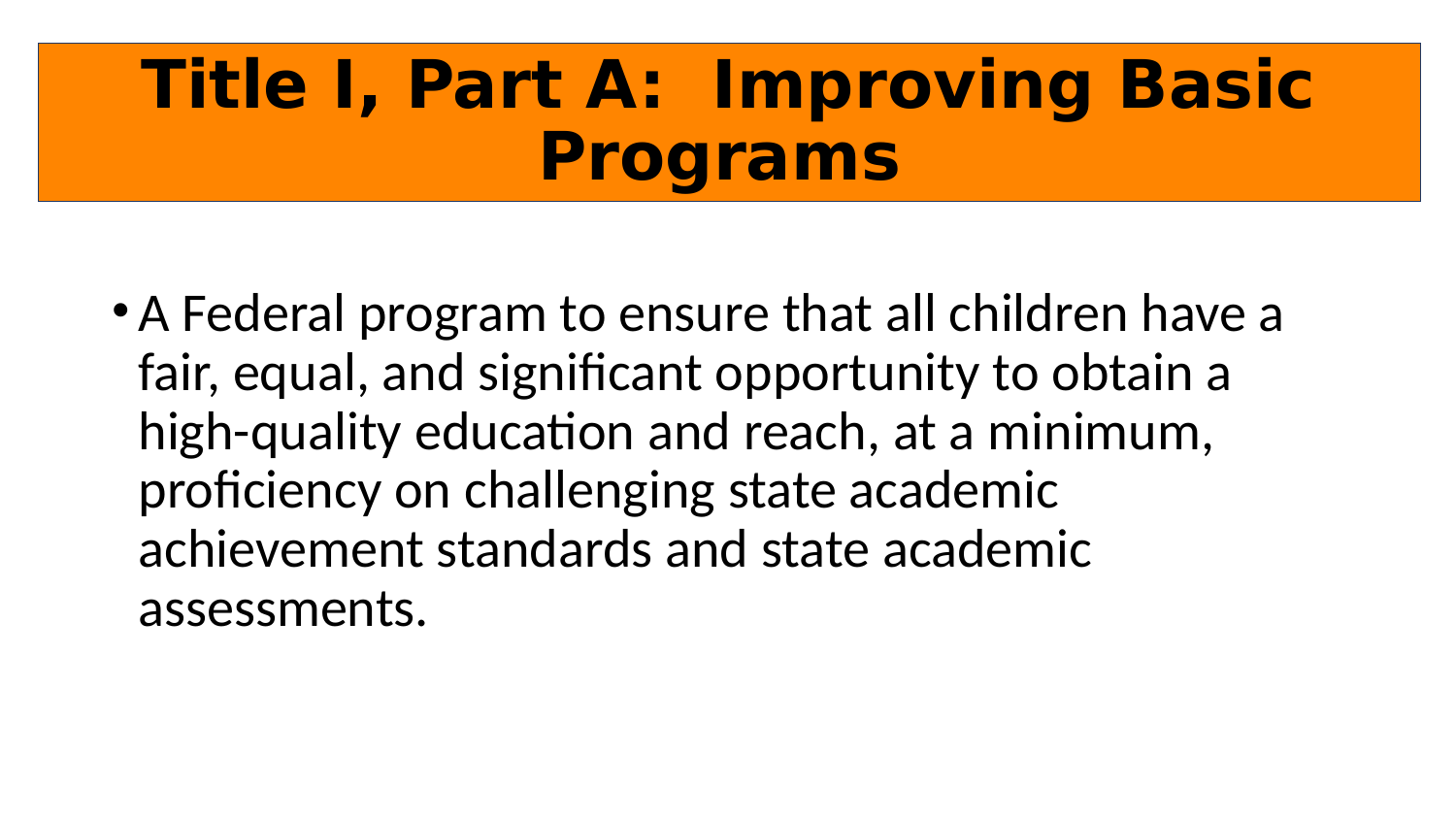

#### **Title I Centralized Services for 2020-21 include:**

- District-Level Parent-Involvement Activities
- Advancement Via Individual Determination (AVID)
- Instructional Coaches
- Illuminate & i-Ready (Assessment & Accountability Reporting)
- Preschool
- Professional Development
- STEM Activities

Student Achievement

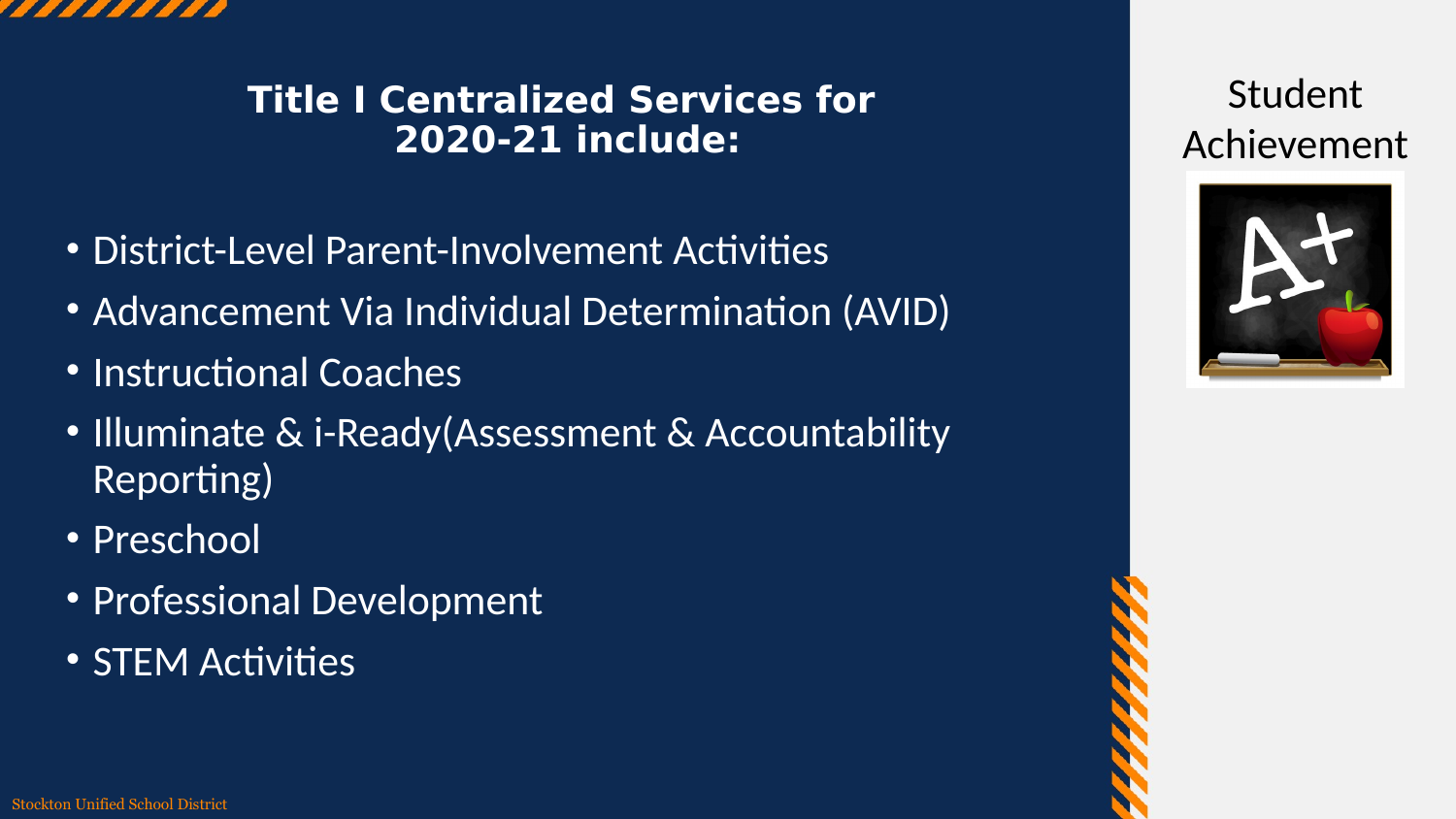Please reflect on the information provided for Title I. What questions do you have? Do you have any recommendations that would additionally support Student Achievement? Please add your comments in the chat box.

> Stockton Unified School District Since 1852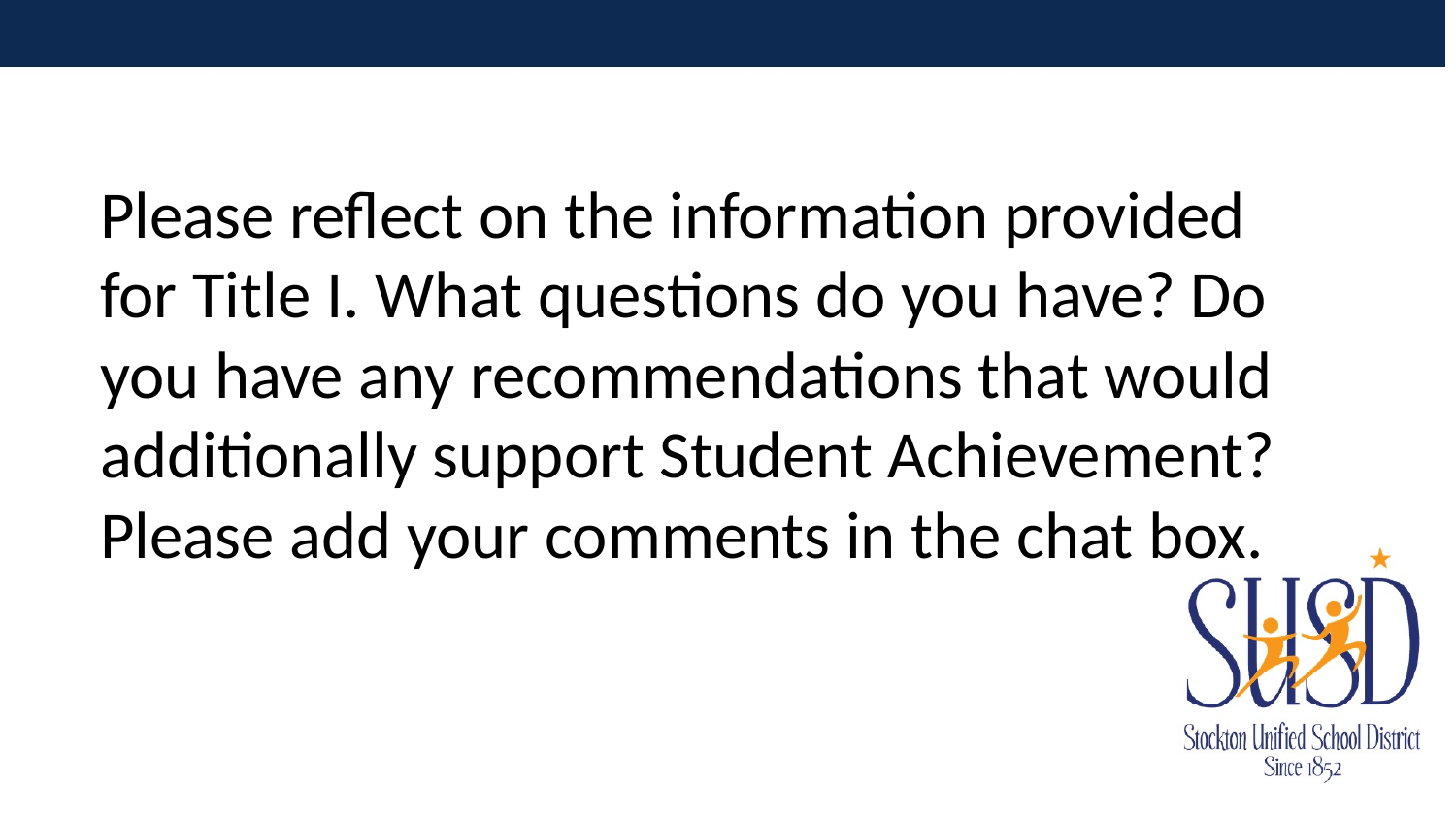### **Title II, Part A: Supporting Effective Instruction**

• A Federal program that increases student academic achievement through strategies such as improving teacher and principal quality and effectiveness, increasing the number of teachers and principals who are effective in improving student academic achievement in the classroom and providing lowincome and minority students greater access to effective teachers, principals and school leaders.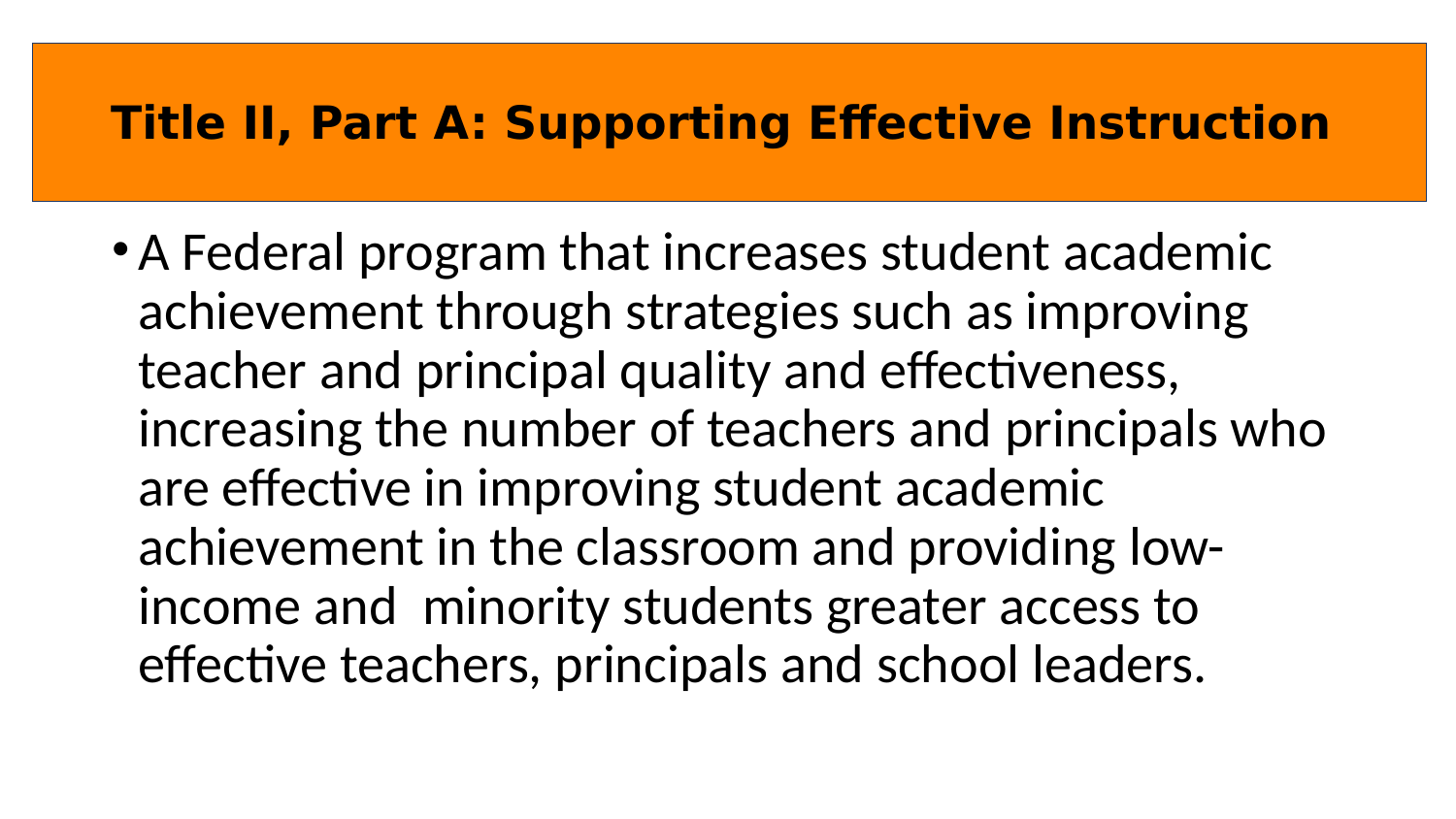

### **Title II Centralized Services for 2020-21 include:**

- Provide professional development (PD) and new teacher certification opportunities to ensure that teachers are well prepared to lead effective teaching and learning practices.
- Professional Learning on digital learning, distance learning, assessments (formative/summative), standards/academic content, CORE subject matter, and instructional strategies that are aligned to best practices
- Provide on-going training and support for the implementation of the English Language Arts, math, and science curriculum.
- Professional Learning support for History/Social Studies, Science, STEM, PE, English Language Development (integrated), Technology Integration, and Special Education.

Supporting Effective Instruction

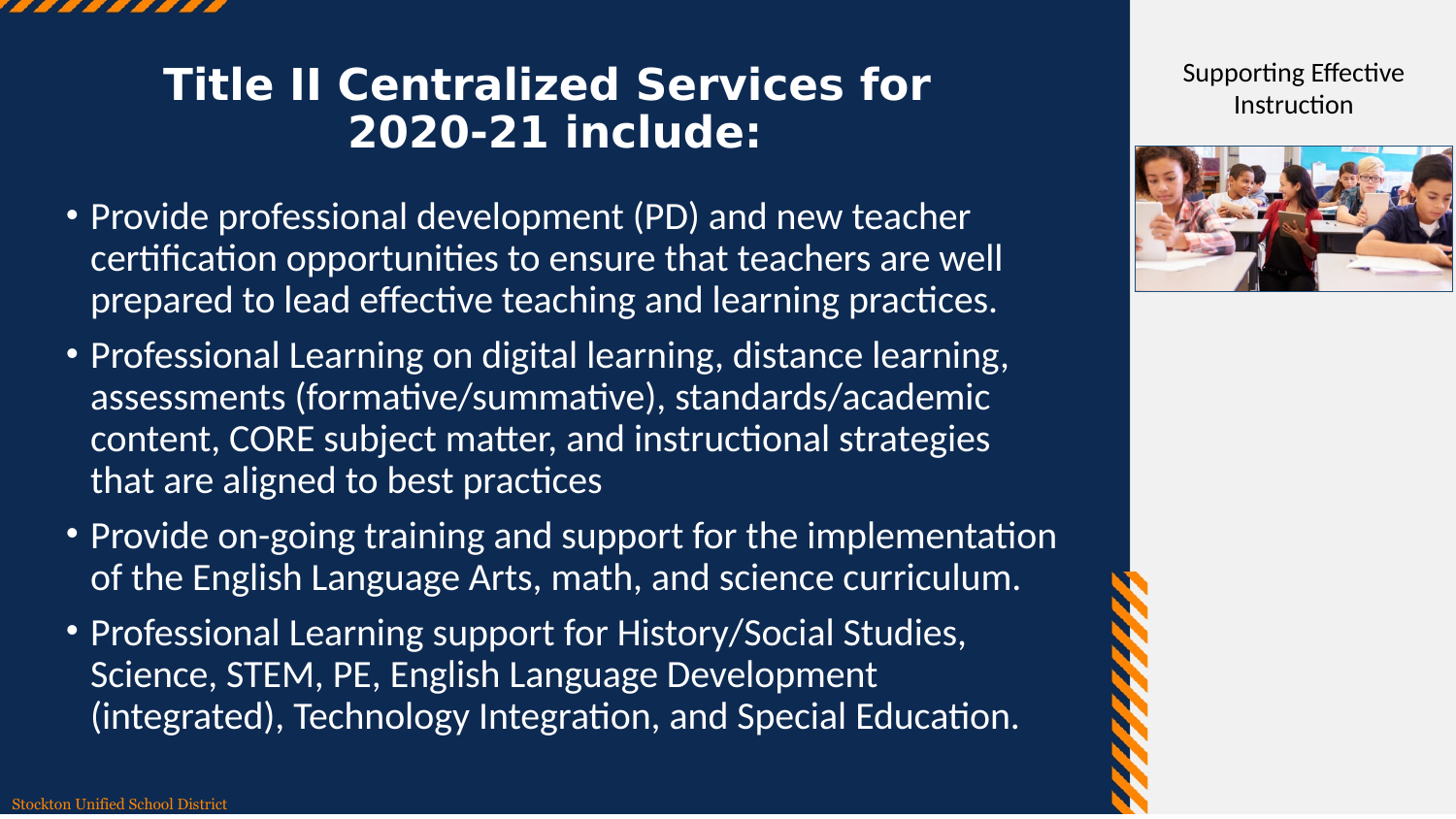Please reflect on the information provided for Title II. What questions do you have? Do you have any recommendations that would additionally Support Effective Instruction? Please add your comments in the chat box.

**Stockton Unified School District** Since  $1852$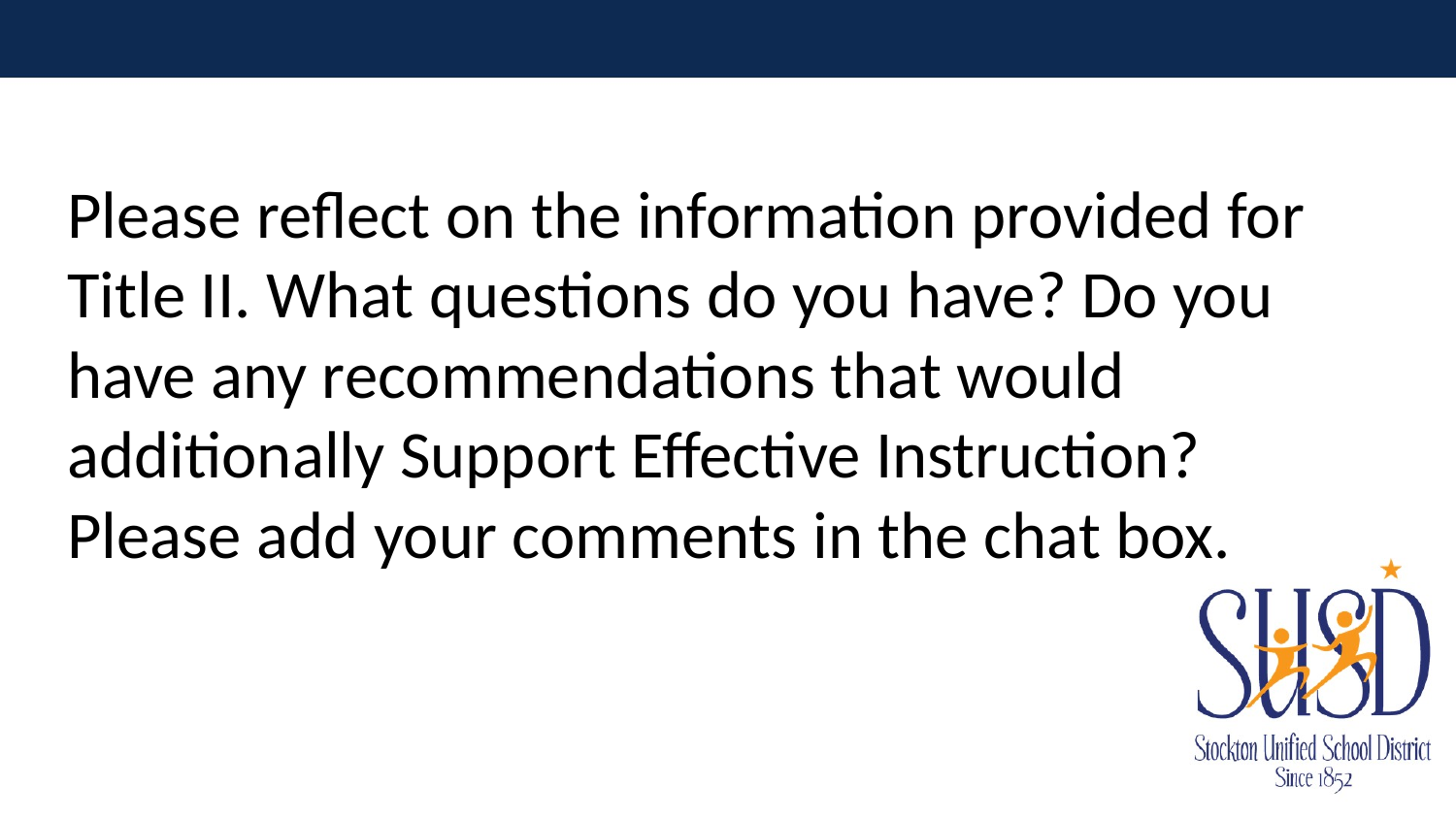#### **Title III, Part A: Program for English Learner Students**

• A Federal program to provide supplementary programs and services to English learners (ELs). The purpose of the sub-grant is to assist EL students to achieve high levels in academic subjects and achieve academic standards; assist teachers, principals and school leaders in developing and sustaining effective language instruction programs; promoting parental, family and community participation in langue instructional programs for families of English learners.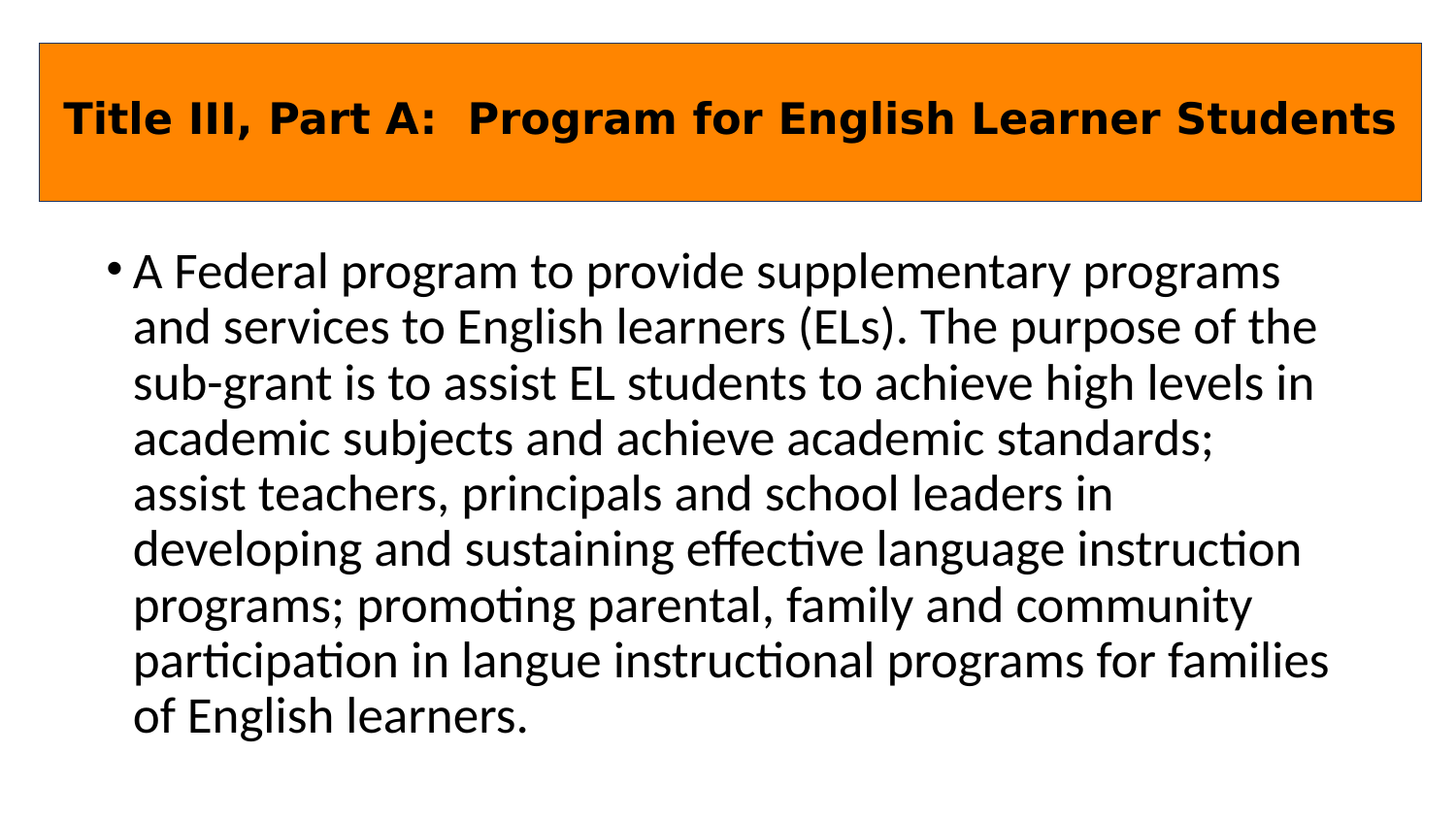#### **Title III, Part A: Program for Immigrant Students**

• A Federal program to provide supplementary programs and services to eligible immigrant students. The purpose of the sub-grant is to assist immigrant students to acquire English and achieve grade-level and graduation standards.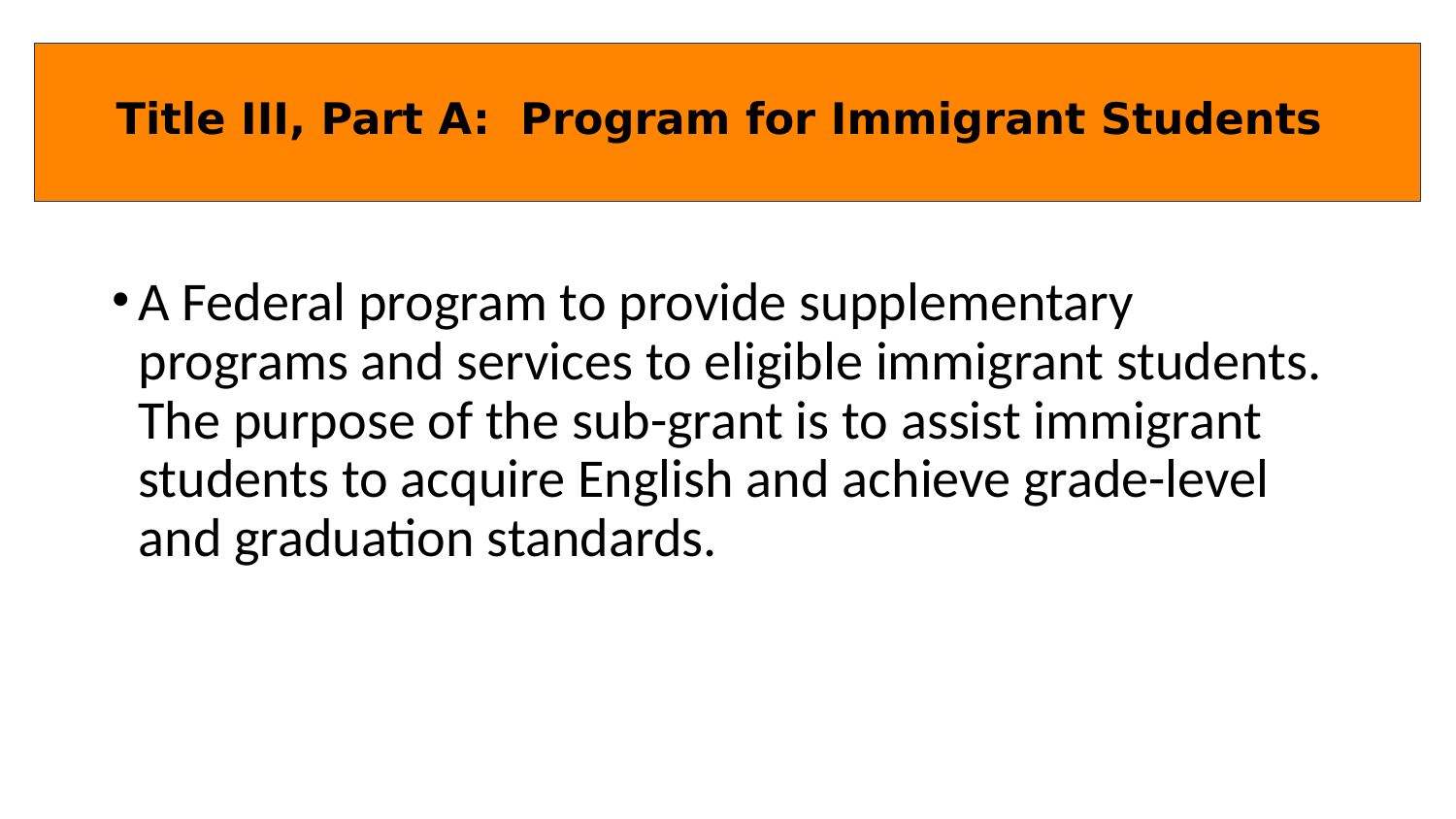

### **Title III Centralized Services for 2020-21 include:**

- EL Coaches and EL **Specialists**
- Rosetta Stone English Language Acquisition software for EL students (K-12)
- Family Literacy Project
- Professional Learning
- EL Summer Program
- Parent Engagement **Services**
- Translation services
- College and Career **Readiness**

Supporting English Learner (EL) Students



#### Title III Immigrant sub-grant

• Parent Engagement Services

Stockton Unified School District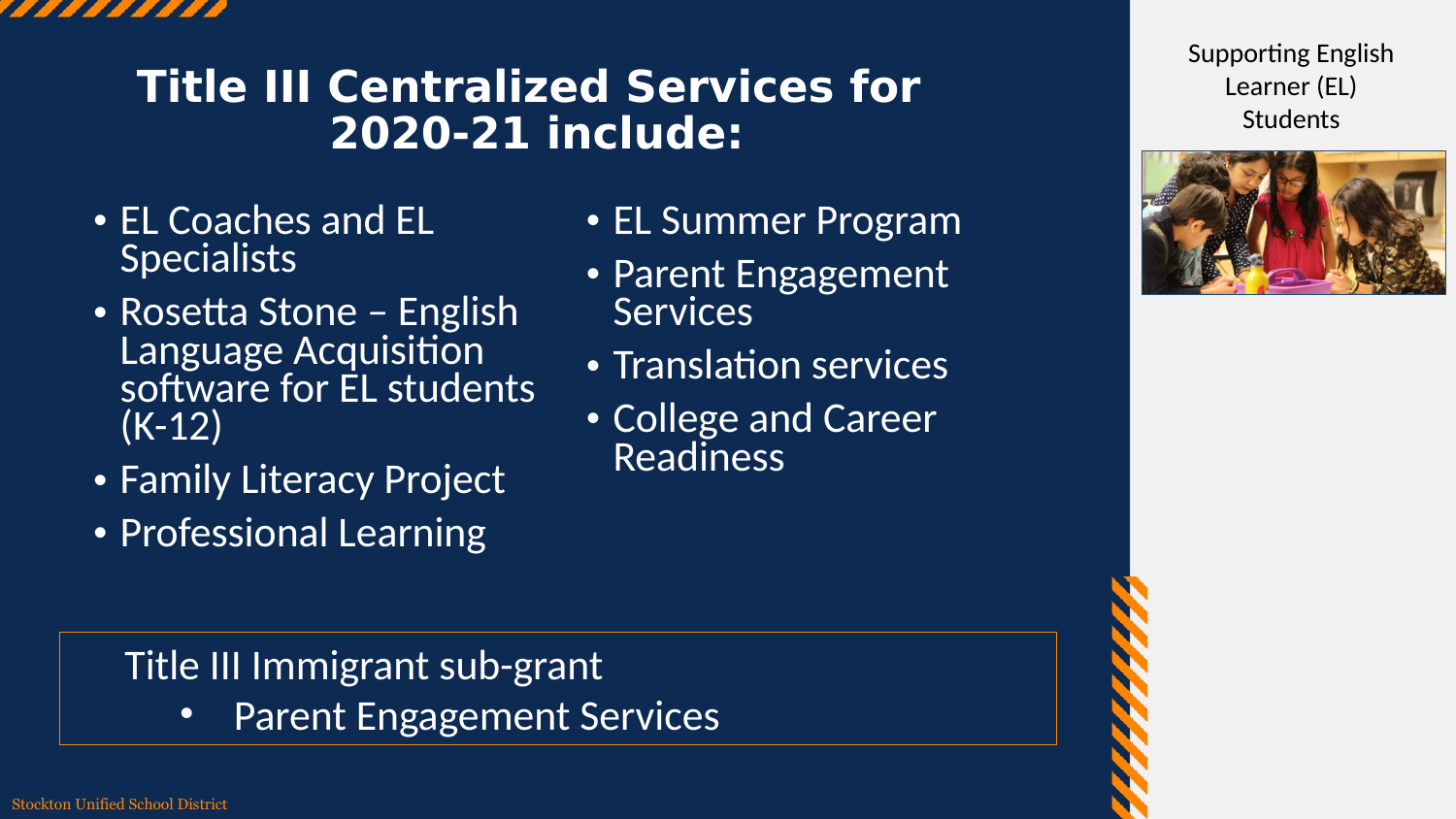Please discuss the information provided for Title III. What questions do you have? Do you have any recommendations that would additionally support English Learner (EL) students? Please add your comments in the chat box.

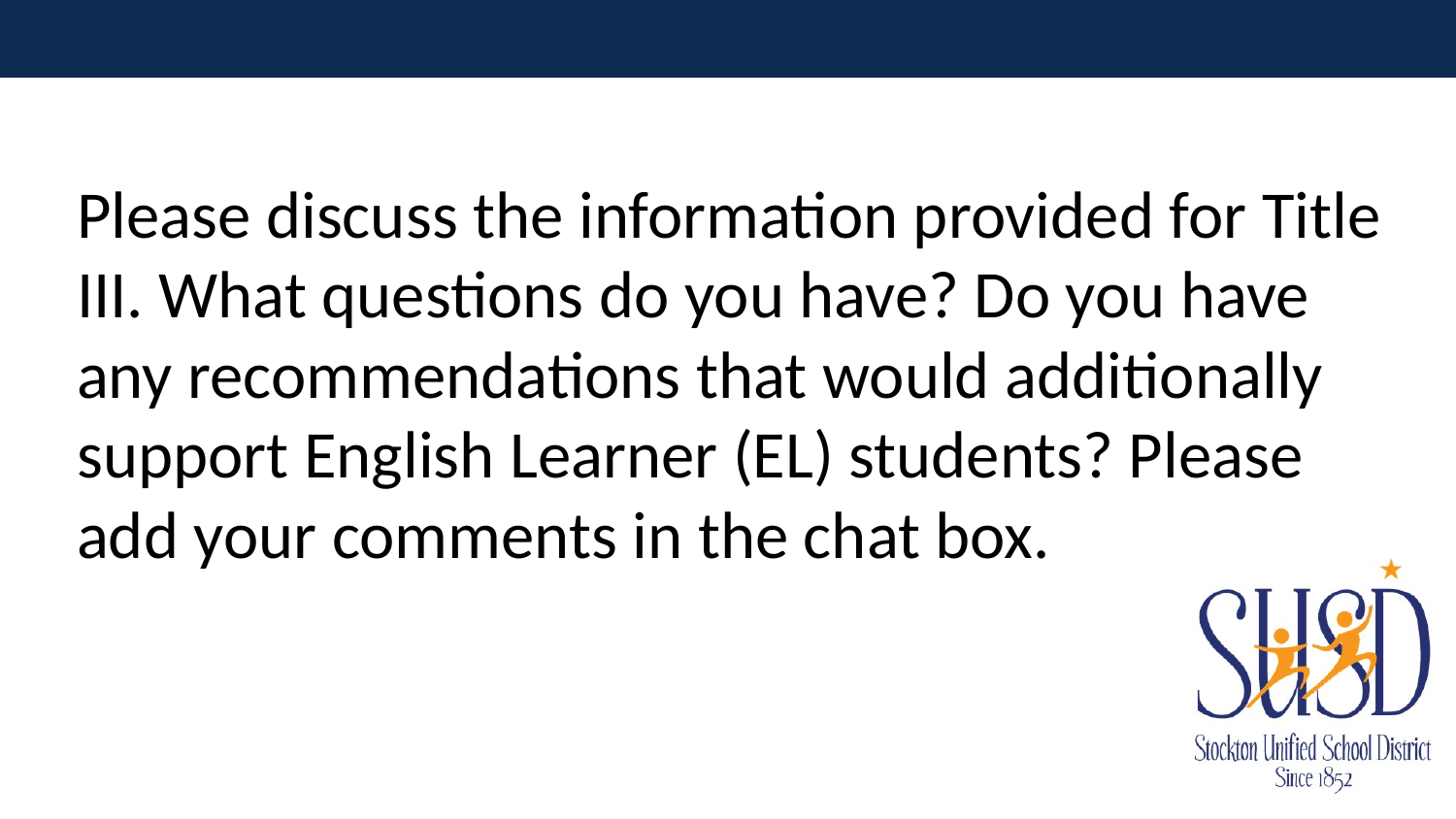#### **Title IV, Part A: Student Support and Academic Enrichment**

• A Federal program to provide all students access to a wellrounded education; improve school conditions for learning; and improve the use of technology in order to improve the academic achievement and digital literacy of all students.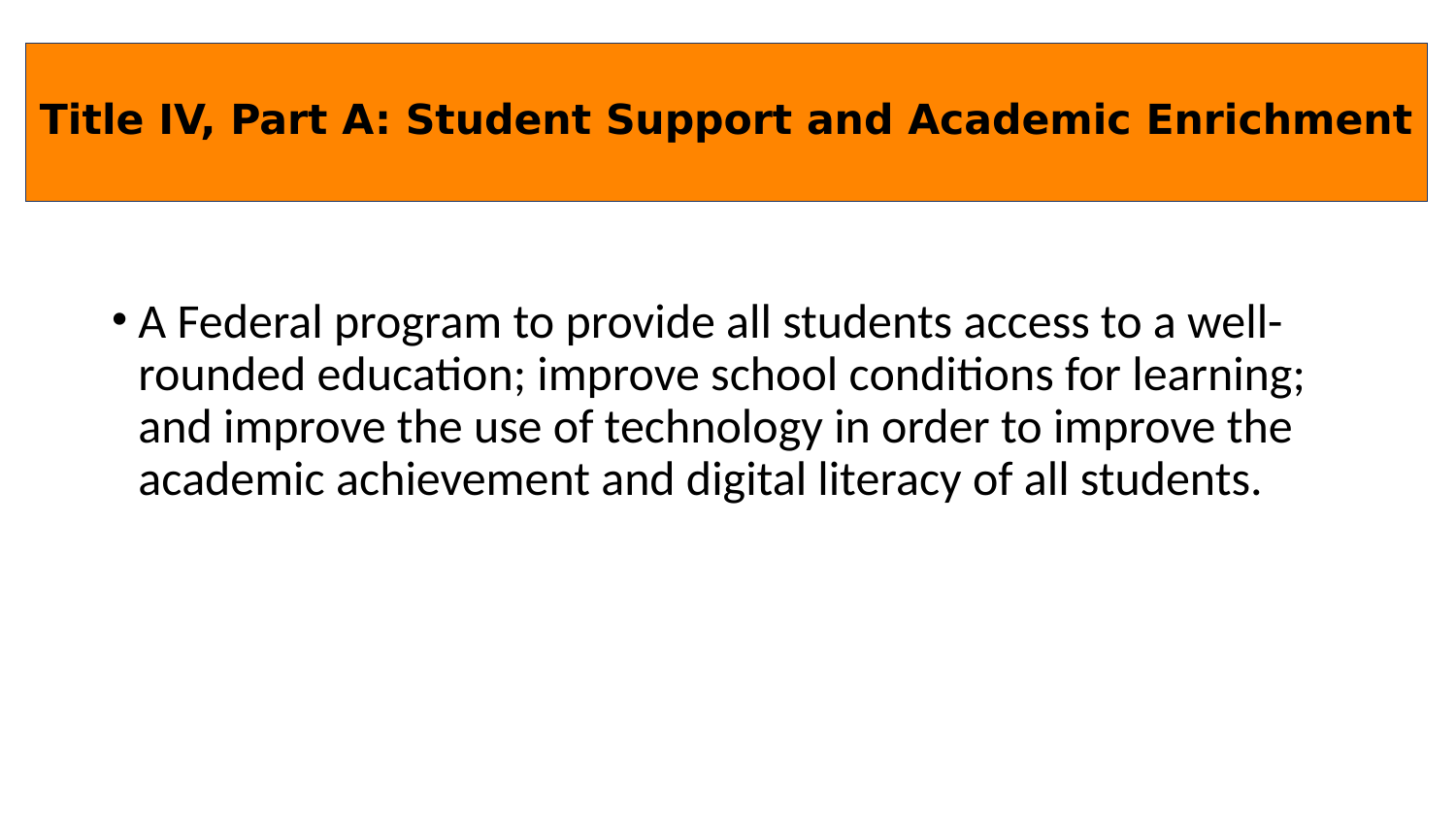

### **Title IV Centralized Services for 2020-21 include:**

- College readiness
- Hands-on STEM activities after school
- Chromebooks
- Blocksi --a security and monitoring software system to ensure safe use of devices at home.



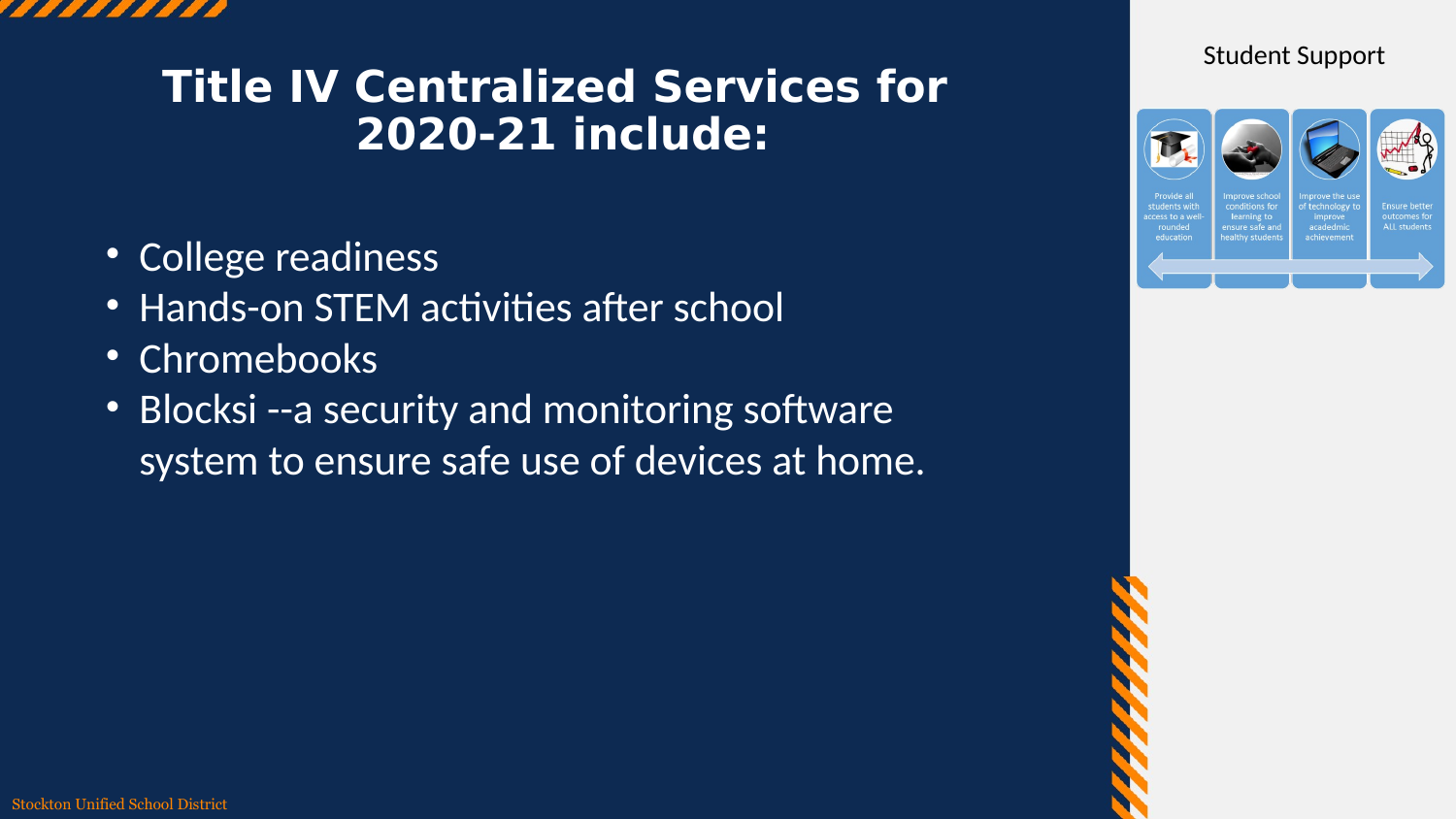Please discuss the information provided for Title IV. What questions do you have? Do you have any recommendations that would additionally provide Student Support? Please add your comments in the chat box.